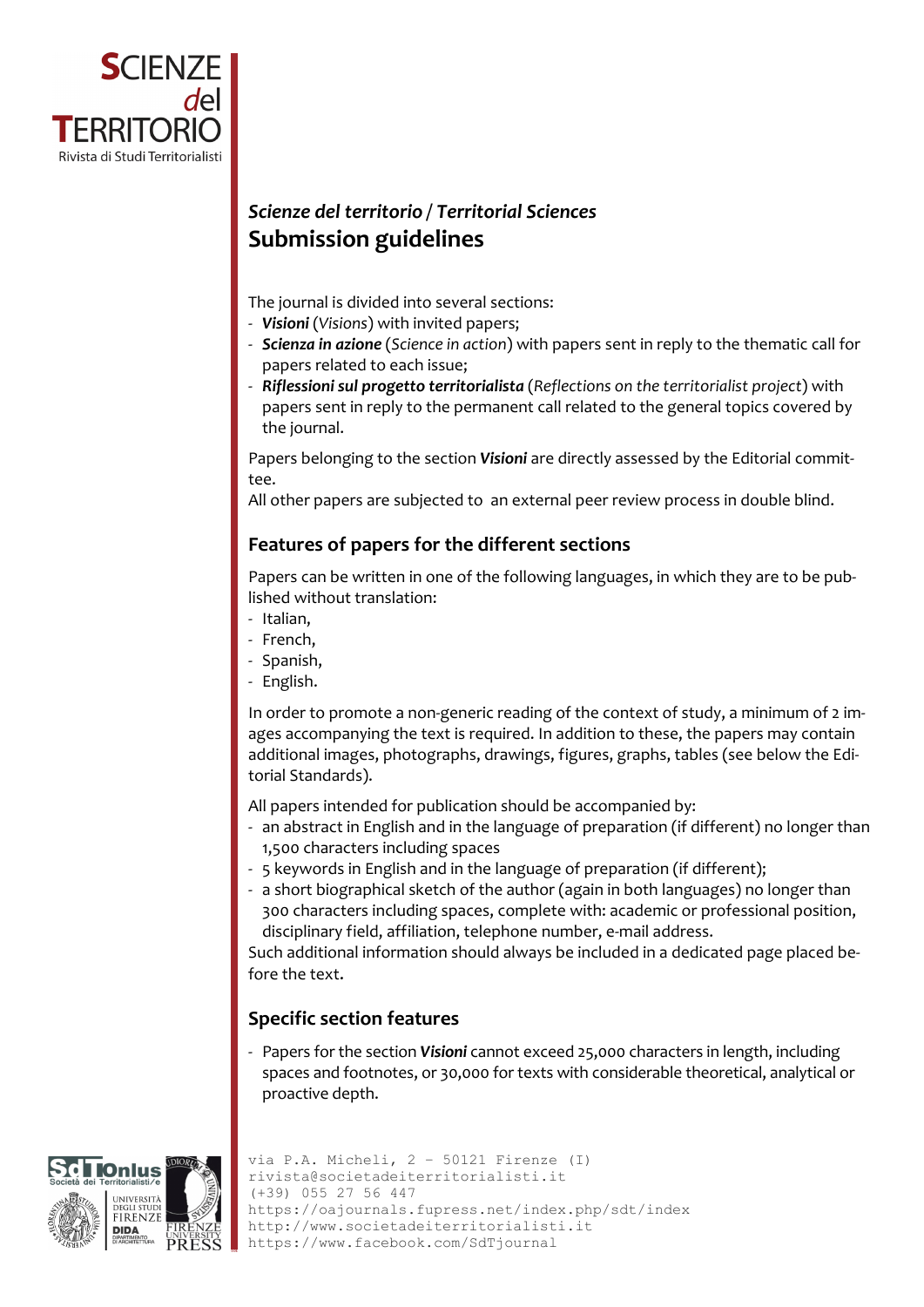

‐ Papers for the sections *Scienza in azione* and *Riflessionisul progetto territorialista* may contain 25,000 characters maximum, including spaces and notes, or up to 30,000 only when strictly needed for completeness of exposition or discussion.

# **Submissions for the sections** *Scienza in azione* **and** *Riflessioni sul progetto territorialista*

Papers sent in reply to calls for papers, namely those belonging to the sections *Scienza in azione* and *Riflessionisul progetto territorialista*, should be consistent with the jour‐ nal's scientific and cultural aims and, for the former section only, with each issue's core theme; they should use a language suitable to be read not by experts only, but also by all who expect to get useful practical information on their contents. They can be theoretical reflections, critical or analytical reports on case studies, as well as narratives about research/action experiences.

Always maintaining a personal style, the papers should all have the following features, intended as assessment criteria for referees:

- ‐ originality, innovativeness, relevance and autonomy of the scientific thesis
- ‐ methodological rigour
- ‐ arguments clarity
- ‐ trans‐disciplinary orientation
- ‐ mastery of the relevant literature.

To facilitate peer review processes, papers should be written removing any explicit reference to the authors, which should be instead included in the title page whose model is described at the end of this text (see "Darkening authors' data for the *Science in action* papers".

For any kind of communication, all messages should be sent to rivista@societadeiterritorialisti.it.

### **Editorial Standards**

- 1. Papers should be submitted in their final version in a single editable digital file (Word or Rich Text Format, *not* PDF), including all text parts that are being submit‐ ted for publication.
- 2. In typing, Authors must carefully avoid: irregular margins or returns, insertion (even automatic) of spaces before and after paragraphs and changes in line spac‐ ing, dimension or position of characters, as well as the insertion of non-textual objects as smart tags, drawings, graphics, and any type of hyperlink.
- 3. Text organisation:
	- ‐ the text has to be written in Garamond font, size 12;
	- the paper title should be written in size 14, **bold**, flush left, followed at the next line by first and last name of the Authors (listed in alphabetical order by last name), size 14, regular, followed in turn by four blank lines; e.g.:

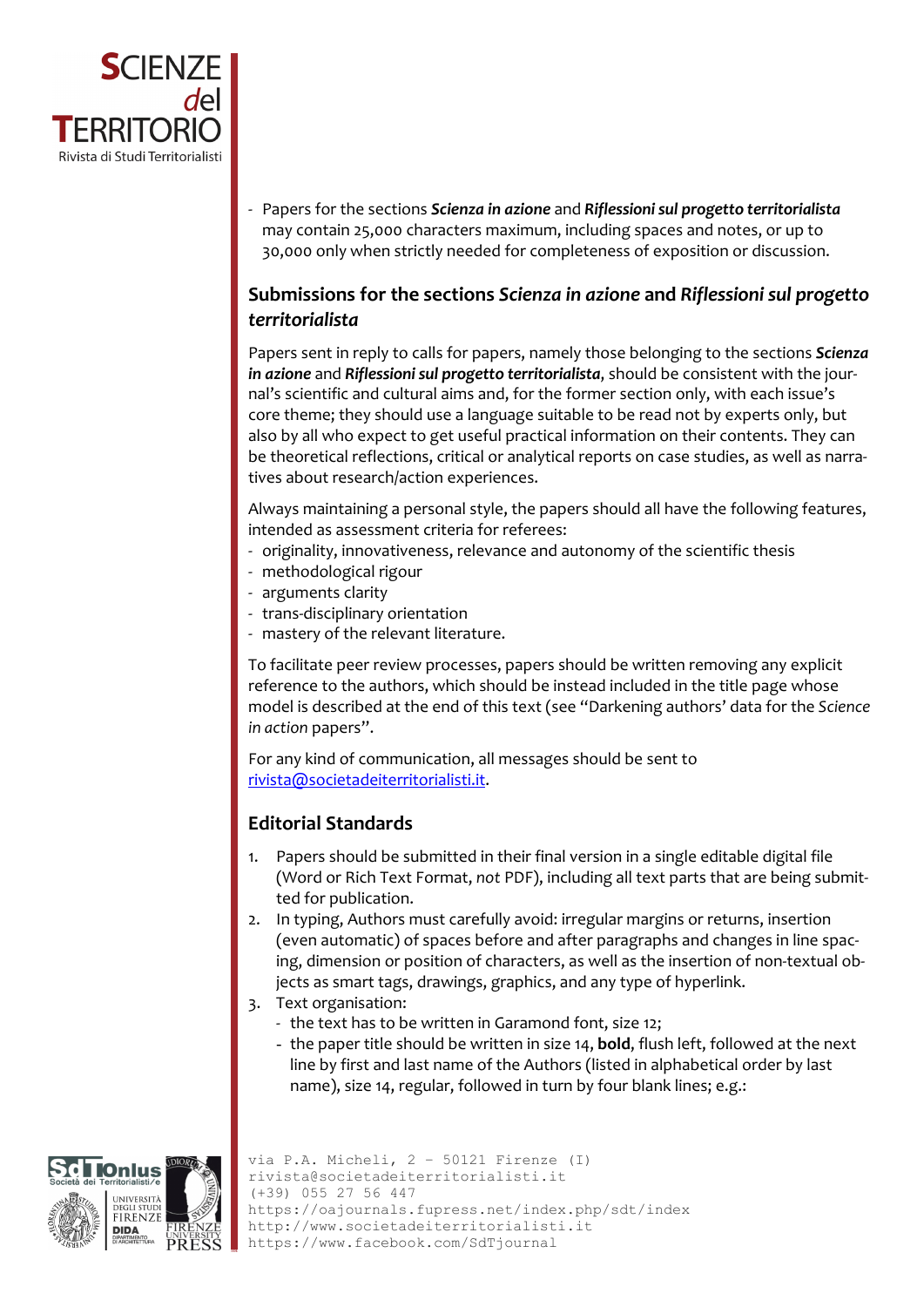

# **Landscape agriculture as an antidote to landscape trivialisation: the case of Fosdinovo in Tuscany**

Giovanni W. Adorno, Filippo Baudo

BLANK LINE BLANK LINE

BLANK LINE

BLANK LINE

Blablablablabla arrtioerwohergoihweò oijevàoiejàewpiorjàw pejwùpojwàoit jòwo4ijwòo4ijhwoòij stra Blablabla blabla arrtioerwohergoihweò oijevàoiejàewpiorjàw

- section titles should be numbered and written in **bold**, size 12, preceded by two and followed by one blank line, e.g.:

Blablablabla blaarrtioerwohergoihweòoije vàoiejàewpiorjàw pejwùpojwàoitjòwo4ijwò o4ijhwoòij

BLANK LINE BLANK LINE

### **1. Section title**

BLANK LINE

Blablablablabla arrtioerwohergoihweò oijevàoiejàewpiorjàw pejwùpojwàoit jòwo4ijwòo4ijhwoòij stra Blablabla blabla arrtioerwohergoihweò oijevàoiejàewpiorjàw

‐ subsection titles should be numbered, as well, and written in *italic*, size 12, pre‐ ceded by one blank line, e.g.:

Blablablabla blaarrtioerwohergoihweòoije vàoiejàewpiorjàw pejwùpojwàoitjòwo4ijwò BLANK LINE

### *1.1 Subsection title*

Blablablablabla arrtioerwohergoihweò oijevàoiejàewpiorjàw pejwùpojwàoit jòwo4ijwòo4ijhwoòij stra Blablabla blabla arrtioerwohergoihweò oijevàoiejàewpiorjàw

- 4. Quotations, in text body or footnotes, must be written between high English quotes: " "; in all other cases (such as to mark a slang expression or words taken from other thematic context), quotation marks to use are the single English: ' '. Ex‐ tended quotations (more than 3 lines long) should be reported without quotes, all in *italic* and preceded and followed by a carriage return; omitted parts are indi‐ cated by  $[\dots]$ .
- 5. Footnotes ‐ reserved for explanatory necessities or to illustrate details that the authors don't intend to insert within the text ‐ are not used for bibliographic references. Their reference mark must be affixed systematically *after* punctuation marks.
- 6. References, both in the text body or in footnotes, are shown in brackets, indicating the author's last name in SMALL CAPS followed, without punctuation, by publication date and, if necessary, starting‐ending page of the quoted passage pre‐ ceded by a comma: (ROSSI 1995, 234‐236). For two authors, their names are sepa‐ rated by comma (MAGNAGHI, FANFANI 2010), for three or more the ones after the

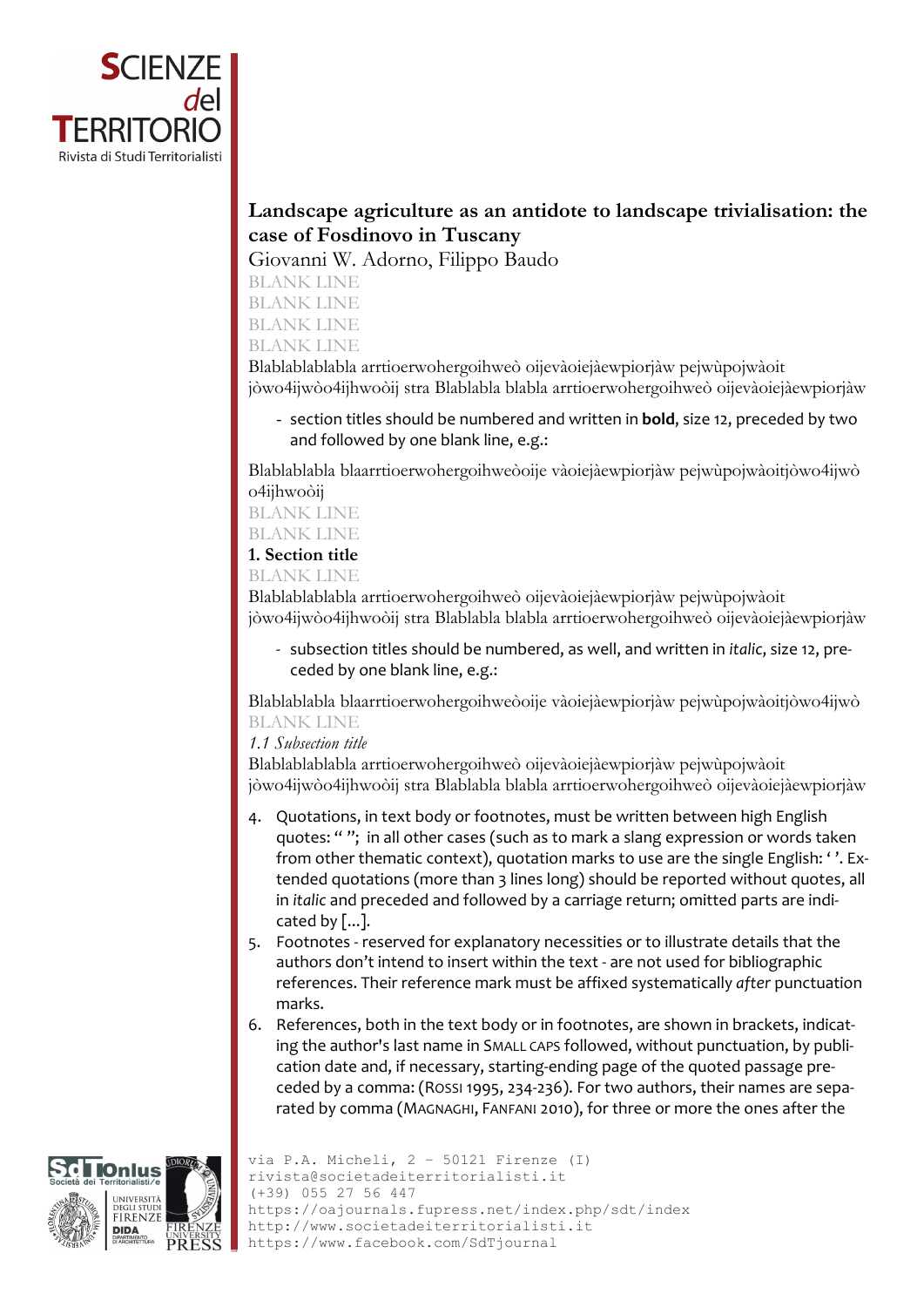

first are grouped under "*et Al.*" (SANDERSON *ET AL.* 2002); several consecutive refer‐ ences in the same brackets are separated by semicolon: (ROSSI 1995; SANDERSON *ET AL.* 2002).

- 7. The term "*ibidem*" after a quotation refers to the text mentioned above, and is fol‐ lowed by the page indication in case of a different one (*ibid*., 23); it is used alone in case of the same page (*ibidem*).
- 8. Acronyms should always be given in CAPITAL LETTERS: IGM; VAT; in the text as well as in the references, the initial capital letter for extended names of organisations and institutions should be limited to the first term in the locution: (EUROPEAN COMMISSION 2012), Department of architecture.
- 9. Using **bold** or underlined is *not* allowed in the text body, whereas the use of *italic* is exclusively reserved to:
	- ‐ expressions which have to be highlighted;
	- ‐ scientific/technical terms;
	- ‐ foreign terms not of current use in the selected language;
	- ‐ ancient languages terms.
- 10. Graphs and tables should be inserted in the text and numbered consecutively (Table 1, Table 2, etc.).; names and possible captions go *above* with respect to each entry.
- 11. Mathematical expressions, numbered consecutively in brackets on the left side, must be submitted with the utmost clarity and reduced to the essentials. Except for the numbers, all letters of those expressions, including those mentioned in the text, are in *italic*.
- 12. Images should be numbered consecutively in the order they appear in the text: Figure 1, Figure 2 etc.. They should not be included in the text file but sent separately, each one in a digital file, TIFF format, denominated only by consecutive numbering as follows: AuthorsSurnames Fig01, AuthorsSurnames Fig02 etc.. Their resolution, at the print size, can not be less than 300 dpi (800 dpi for line drawings).
- 13. Within the text, isolated between two carriage returns, the Author should indicate the exact point where each image has to be inserted, marking it by the reference: [FIG. 3].
- 14. Captions for images, numbered consecutively as well, will be sent in a separate text file (Word or Rich Text Format) called AuthorsSurnames\_Captions.
- 15. There is no general bibliography, but only references to the texts cited in the papers. References, placed at the end of text, follow the alphabetical order for the authors and the chronological order for the publication of each item. In case of more items by the same author in the same year, a letter in alphabetical order is added immediately after the publishing year (ROSSI 1995; ROSSI 1995a; ROSSI 1995b, etc.), both in text body and footnotes. In any case, for printed works, the date to affix is referred to the actually consulted edition (even if in translation); in case of remarkable differences, the original date can be cited by adding it at the end of each item, in text body as in final references (ROSSI 1995a, orig. 1923).



via P.A. Micheli, 2 – 50121 Firenze (I) rivista@societadeiterritorialisti.it (+39) 055 27 56 447 https://oajournals.fupress.net/index.php/sdt/index http://www.societadeiterritorialisti.it https://www.facebook.com/SdTjournal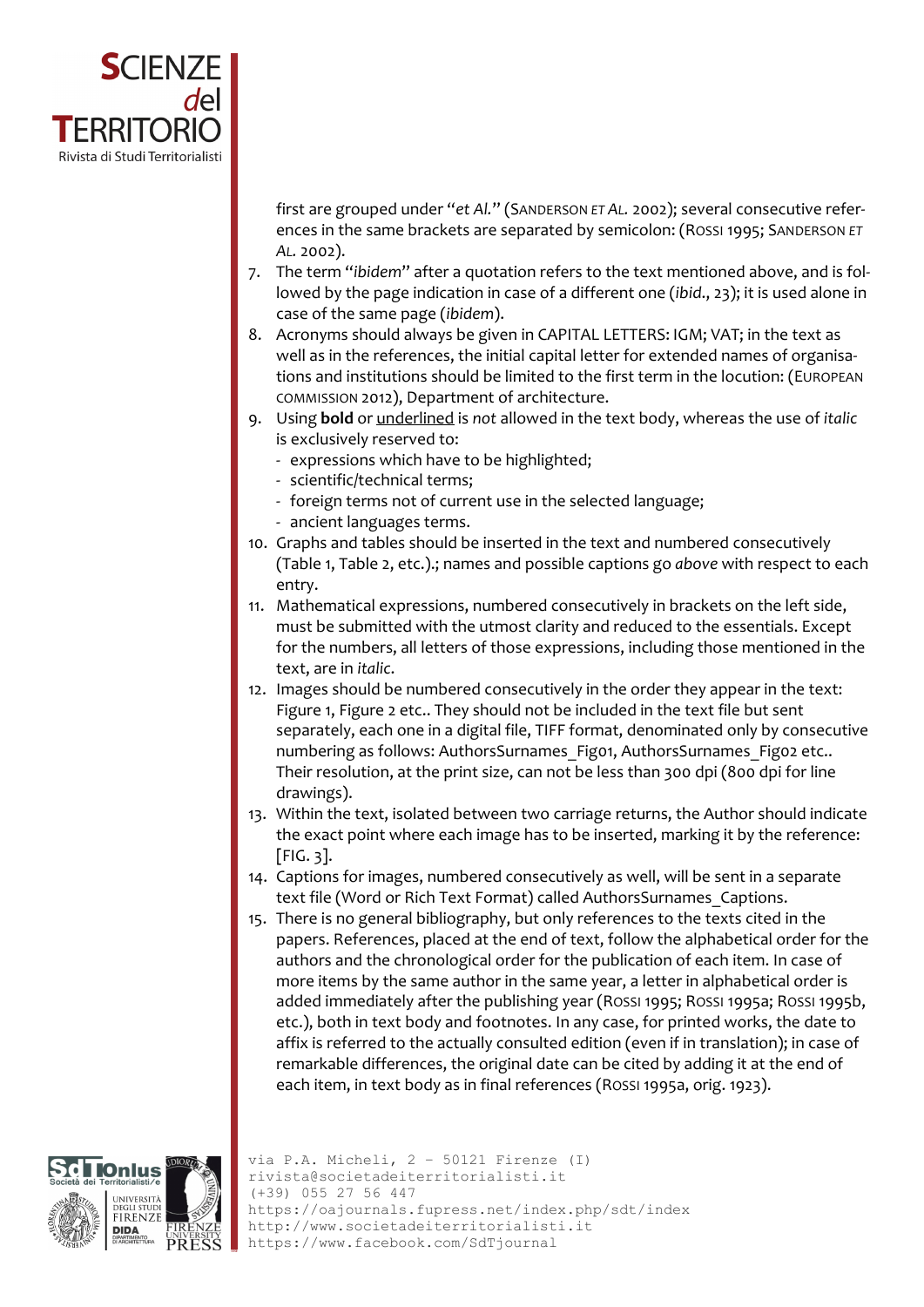

- 16. For references, use the standard international criteria, always writing the authors' and editors' surnames in SMALL CAPS;
	- volume: SURNAME N. (year), *Title*, Publisher, Place (orig. year);
	- edited volume: SURNAME N. (year ‐ ed.), *Title*, Publisher, Place;
	- paper in book: SURNAME N. (year), "Title", in EDITORSURNAME N. (ed.), *VolumeTitle*, Publisher, Place, pp. xx‐xx;
	- paper in journal: SURNAME N. (year), "Title", *Journal*, vol. x, no. y, pp. zz‐zz. Examples:

#### KUHN T.S. (1969), *La struttura delle rivoluzioni scientifiche*, Einaudi, Torino (orig. 1962).

FRABBONI F., GAVIOLI G., VIANELLO G. (1998 - a cura di), *Ambiente s'impara*, Franco Angeli, Milano. CALORI A., SANVITO D. (2009), "Filiere agroalimentari di prossimità", in FERRARESI G. (a cura di), *Produrre e scambiare valore territoriale*, Alinea, Firenze, pp. 201-216.

- HALSETH G., DODDRIDGE J. (2000), "Children's cognitive mapping: a potential tool for neighbourhood planning", *Environment and planning B*, vol. 27, n. 2, pp. 15-23.
- 17. Each mentioned website, whose URL has to be given between the signs < and >, should be accompanied by the date (month and year) in which it has been actually visited: <http://www.nuovomunicipio.net> (last accessed: February 2013).

# **Darkening authors' data for papers belonging to** *Scienza in azione* **and** *Riflessioni ed esperienze sul progetto territorialista*

The authors of such papers should submit a 'blind' paper where any information and content that may lead to their identification has been removed. All such information must be deleted from the paper and included by the authors in a title page to be sent together with the blind paper (an example in English and Italian is attached below). Therefore, the title page should contain:

- authors' personal data (names, affiliations, qualifications, bio‐data ‐ max. 300 char‐ acters including spaces);
- contact details (postal and e‐mail addresses, phone numbers);
- possible acknowledgments;
- any possible indication of projects, research programmes or other contexts featur‐ ing the authors and related to the paper;
- any other information that may help identifying the authors.

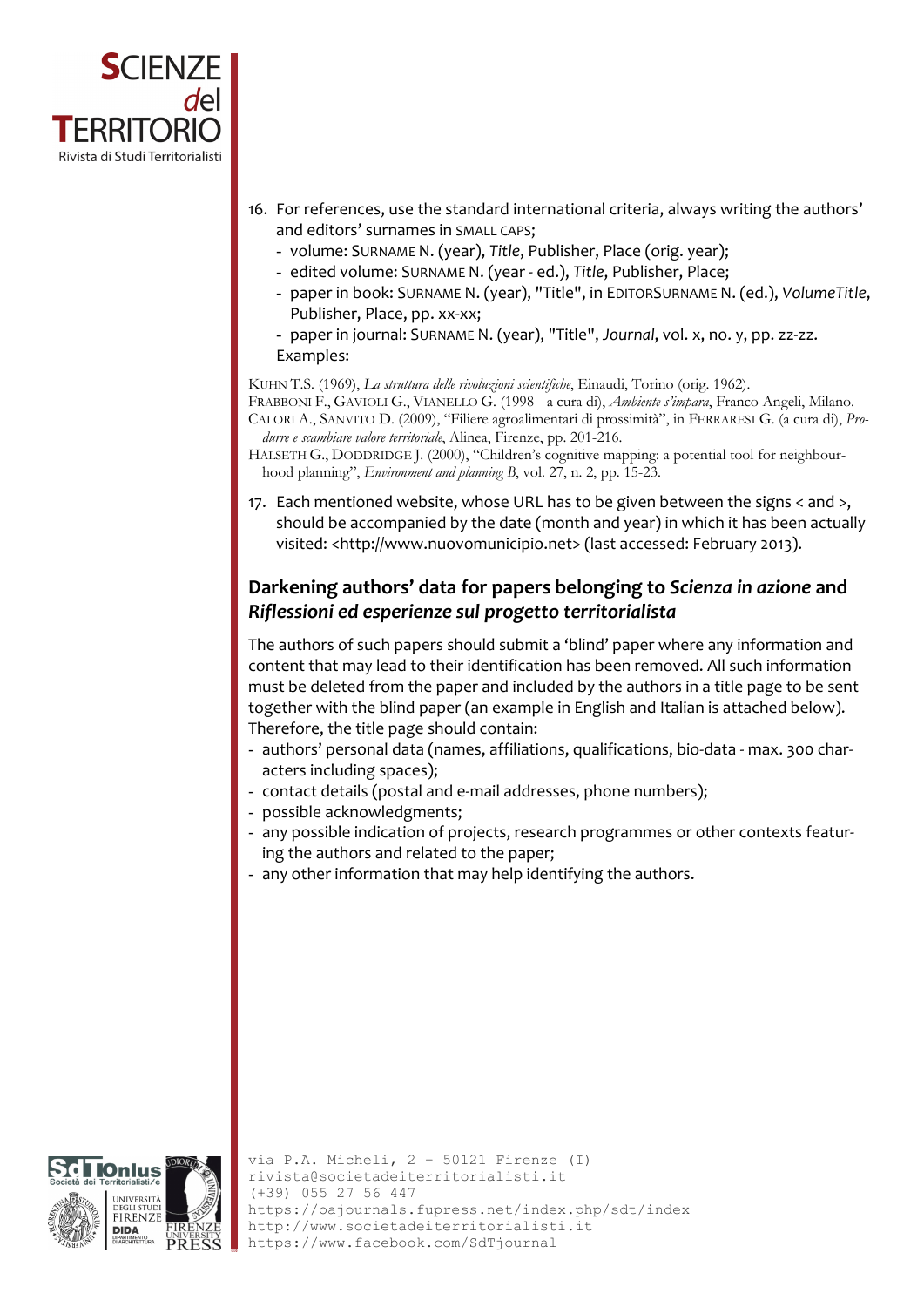

# **Title page model (to be attached to the paper)**

#### **Title:**

Rural landscape and quality indicators

#### **Authors' personal data:**

**Name:** Mario Rossi **Affiliation:** Department of Planning, University of Florence **Qualification**: PhD in Town and country planning **Bio‐data** (max. 300 characters including spaces): …

**Name:** Carla Bianchi **Affiliation:** Department of Statistics, University of Bologna **Qualification**: associate professor **Bio‐data** (max. 300 characters including spaces): …

#### **Contact details (referring author):**

**Mail address**: via Micheli 2, 50129 Firenze **E‐mail**: mariorossi@mailmail.it **Telephone number**: +39 321 7654321

**Possible acknowledgments:**

…

#### **Possible indication of projects, research programmes or other contexts featuring the authors and related to the paper**

Example 1) "The paper is based on an ethnographic study, lasted from September 2004 to December 2005, dealing with life practices, intuitions, representations of a group of homeless people hosted in a municipal doss‐house, the night shelter XXX YYY, close to Bologna Central railway station".

Example 2) "The paper presents the results of a research developed within the studies for the Landscape plan of Regione Toscana. The workgroup, including the author, consists as follows. Structural and morphologic side: XXX YYY (Univ. of Florence, coor‐ dinator) and ZZZ JJJ (Univ. of Florence); functions and management side: KKK HHH (Univ. of Pisa, coordinator), FFF LLL (Univ. of Pisa)".

### **Any other information that may help identifying the authors**